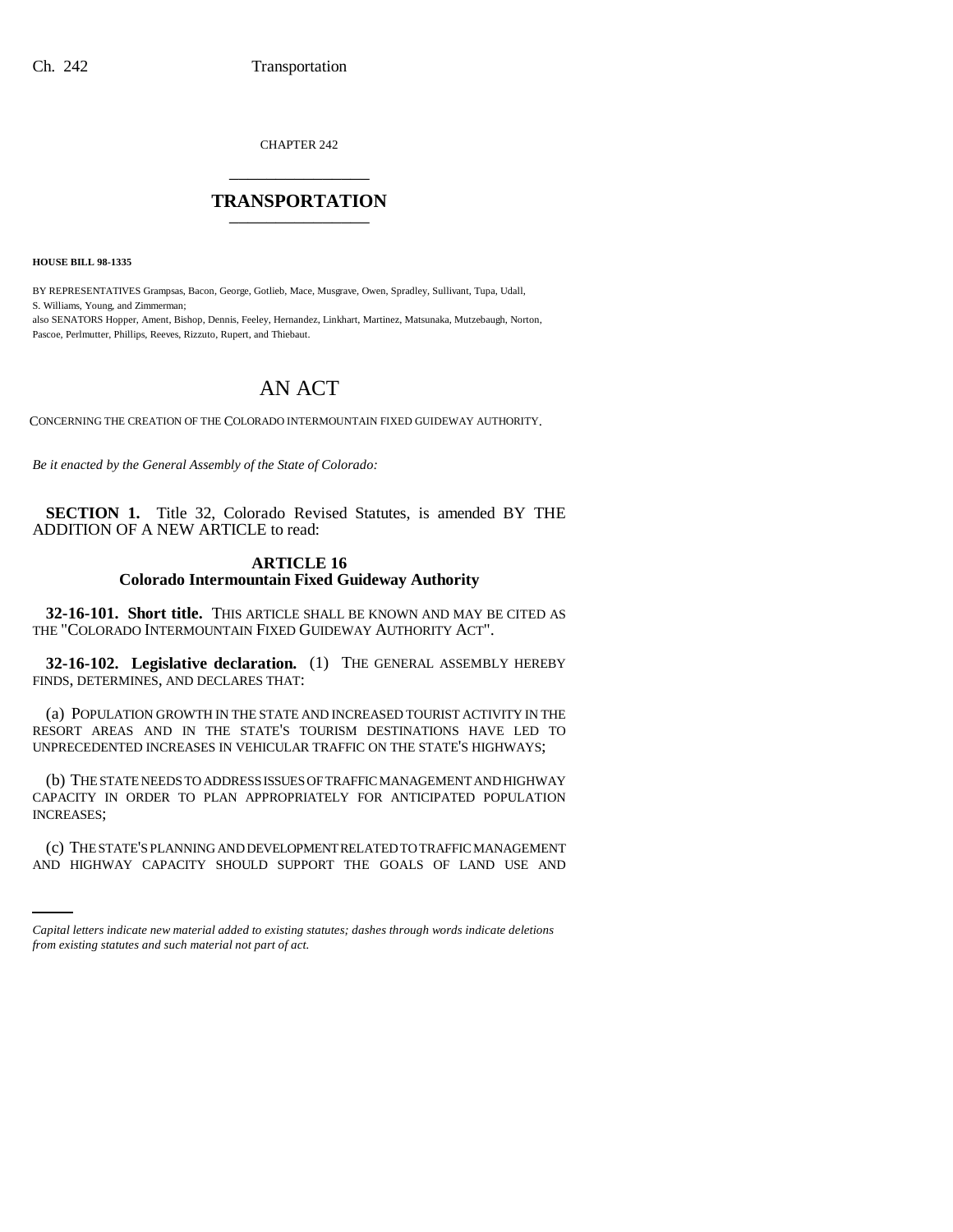DEVELOPMENT OF LOCAL COMMUNITIES;

(d) THE GENERAL ASSEMBLY HAS DETERMINED THAT THE FIXED GUIDEWAY AUTHORITY SHOULD REVIEW AND RECOMMEND PLANS FOR USE OF DEVELOPING TECHNOLOGIES TO ADDRESS THE GROWING TRANSPORTATION NEEDS OF THE STATE'S POPULATION.

(2) THEREFORE, THE GENERAL ASSEMBLY HAS ENACTED THIS ARTICLE CREATING THE FIXED GUIDEWAY AUTHORITY.

**32-16-103. Definitions.** AS USED IN THIS ARTICLE, UNLESS THE CONTEXT OTHERWISE REQUIRES:

(1) "AUTHORITY" MEANS THE COLORADO INTERMOUNTAIN FIXED GUIDEWAY AUTHORITY CREATED IN SECTION 32-16-104.

(2) "BOARD" MEANS THE BOARD OF DIRECTORS OF THE FIXED GUIDEWAY AUTHORITY CREATED IN SECTION 32-16-105.

(3) "DIRECTOR" MEANS A MEMBER OF THE BOARD.

(4) "FIXED GUIDEWAY SYSTEM" MEANS A HIGH SPEED MODE OF PROVIDING TRANSPORTATION FOR PEOPLE AND GOODS USING FIXED GUIDEWAY TECHNOLOGY DESIGNED TO BE COMPATIBLE WITH ESTABLISHED STATE AND LOCAL TRANSPORTATION PLANS AND MAJOR INVESTMENT STUDIES.

(5) "FIXED GUIDEWAY TECHNOLOGY" OR "TECHNOLOGY" MEANS TECHNOLOGY RELATING TO THE DESIGN, DEVELOPMENT, AND CONSTRUCTION OF FIXED GUIDEWAYS. AS USED IN THIS ARTICLE, "FIXED GUIDEWAY" HAS THE SAME MEANING AS SET FORTH IN 49 U.S.C. SEC. 5302 (a) (4).

(6) "TERRITORY" MEANS THE CITY AND COUNTY OF DENVER, THE CITY OF AURORA, AND THE COUNTIES OF CLEAR CREEK,JEFFERSON, EAGLE, GARFIELD, AND SUMMIT.

**32-16-104. Creation of authority.** (1) THERE IS HEREBY CREATED AN AUTHORITY TO BE KNOWN AND DESIGNATED AS THE COLORADO INTERMOUNTAIN FIXED GUIDEWAY AUTHORITY. THE AUTHORITY SHALL BE A BODY CORPORATE AND POLITIC AND A POLITICAL SUBDIVISION OF THE STATE, AND IT SHALL HAVE THE POWERS AND DUTIES SET FORTH IN THIS ARTICLE TO ACT WITHIN THE TERRITORY OF THE AUTHORITY.

(2) EACH OF THE DIRECTORS, OFFICERS, AND EMPLOYEES OF THE AUTHORITY SHALL BE A PUBLIC EMPLOYEE FOR PURPOSES OF THE "COLORADO GOVERNMENTAL IMMUNITY ACT", ARTICLE 10 OF TITLE 24, C.R.S.

**32-16-105. Board of directors - membership - qualifications.** (1) THE AUTHORITY SHALL BE GOVERNED BY A BOARD OF DIRECTORS, WHICH SHALL CONSIST OF TWELVE DIRECTORS APPOINTED AS FOLLOWS:

(a) FOUR DIRECTORS REPRESENTING THE TERRITORY OF THE AUTHORITY, OF WHICH ONE DIRECTOR SHALL BE APPOINTED BY THE PRESIDENT OF THE SENATE, ONE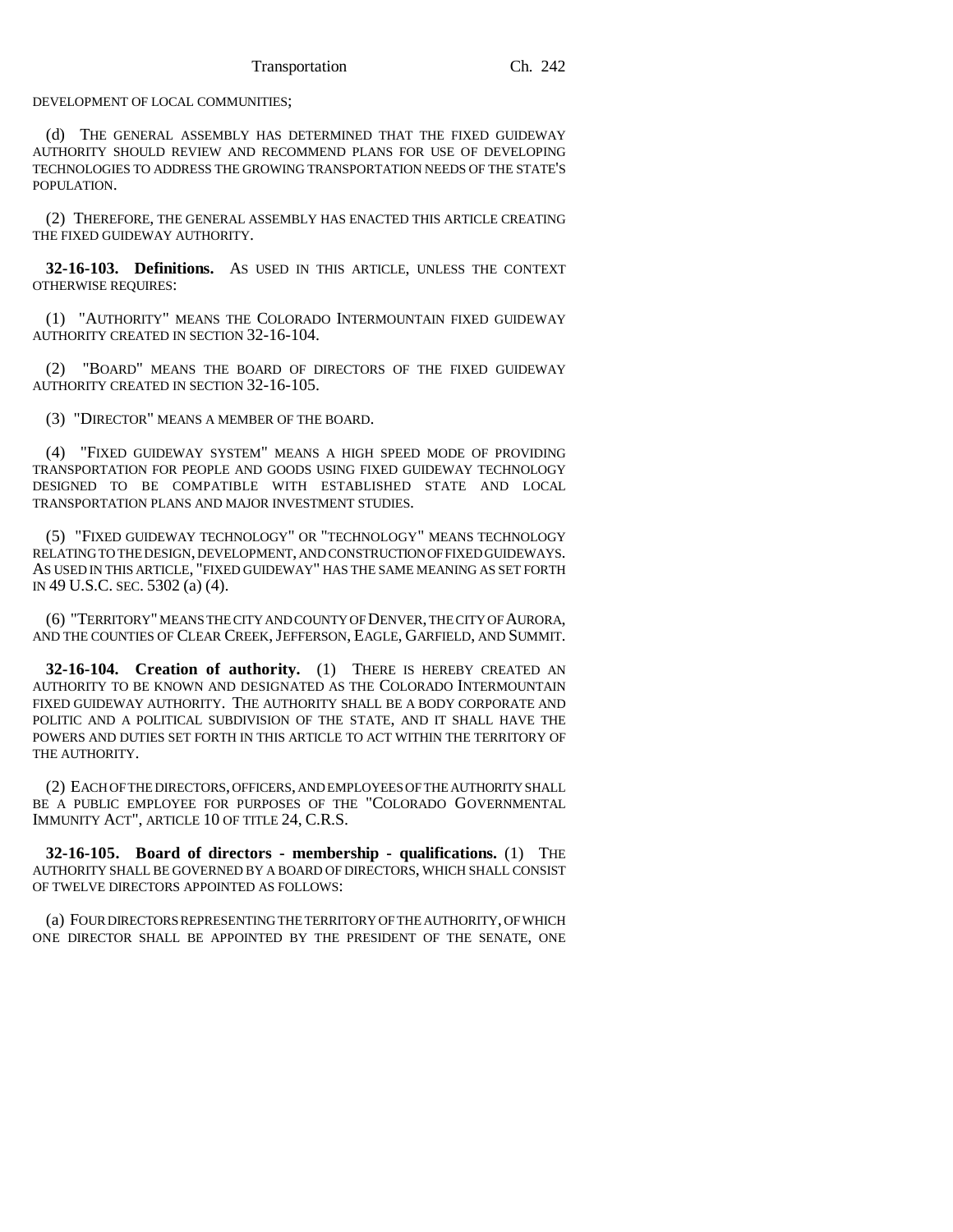### Ch. 242 Transportation

DIRECTOR SHALL BE APPOINTED BY THE MINORITY LEADER OF THE SENATE, ONE DIRECTOR SHALL BE APPOINTED BY THE SPEAKER OF THE HOUSE OF REPRESENTATIVES, AND ONE DIRECTOR SHALL BE APPOINTED BY THE MINORITY LEADER OF THE HOUSE OF REPRESENTATIVES;

(b) TWO DIRECTORS APPOINTED BY THE GOVERNOR, ONE OF WHOM SHALL BE A MEMBER OF THE TRANSPORTATION COMMISSION CREATED IN SECTION 43-1-106, C.R.S., AND WHOSE APPOINTMENTS SHALL BE SUBJECT TO THE CONSENT OF THE SENATE; AND

(c) SIX DIRECTORS APPOINTED WITHOUT REGARD TO PARTY AFFILIATION BY THE GOVERNING BODY OF EACH COUNTY OR CITY AND COUNTY INCLUDED IN THE TERRITORY OF THE AUTHORITY.

(2) THE DIRECTORS APPOINTED PURSUANT TO PARAGRAPH (c) OF SUBSECTION (1) OF THIS SECTION SHALL RESIDE IN THE COUNTY FROM WHICH THEY ARE APPOINTED. THE DIRECTORS APPOINTED PURSUANT TO PARAGRAPHS (a) AND (b) OF SUBSECTION (1) OF THIS SECTION SHALL RESIDE IN THE STATE OF COLORADO.

(3) (a) INITIAL APPOINTMENTS TO THE BOARD SHALL BE MADE WITHIN FORTY-FIVE DAYS AFTER JULY 1, 1998.

(b) THE DIRECTORS APPOINTED PURSUANT TO PARAGRAPH (a) OF SUBSECTION (1) OF THIS SECTION SHALL BE APPOINTED FOR TWO-YEAR TERMS. THE DIRECTORS APPOINTED PURSUANT TO PARAGRAPH (b) OF SUBSECTION (1) OF THIS SECTION SHALL BE APPOINTED FOR THREE-YEAR TERMS. THE DIRECTORS APPOINTED PURSUANT TO PARAGRAPH (c) OF SUBSECTION (1) OF THIS SECTION SHALL BE APPOINTED FOR FOUR-YEAR TERMS.

(c) ALL DIRECTORS SHALL SERVE AT THE PLEASURE OF THE APPOINTING AUTHORITY AND MAY BE REMOVED AT ANY TIME BY THE APPOINTING AUTHORITY.

(d) ANY VACANCY ON THE BOARD SHALL BE FILLED BY THE APPOINTING AUTHORITY THAT APPOINTED THE DIRECTOR WHOSE DEPARTURE CREATED THE VACANCY. THE DIRECTOR APPOINTED TO FILL THE VACANCY SHALL SERVE THE REMAINING TERM OF THE ORIGINALLY APPOINTED DIRECTOR.

(4) (a) AT LEAST TWO DIRECTORS APPOINTED PURSUANT TO SUBSECTION (1) OF THIS SECTION SHALL BE ENGINEERS.

(b) AT LEAST ONE DIRECTOR APPOINTED PURSUANT TO SUBSECTION (1) OF THIS SECTION SHALL HAVE SIGNIFICANT PROFESSIONAL EXPERIENCE IN FREIGHT OR PASSENGER TRANSPORTATION, AND AT LEAST ONE DIRECTOR APPOINTED PURSUANT TO SUBSECTION (1) OF THIS SECTION SHALL HAVE SIGNIFICANT PROFESSIONAL EXPERIENCE IN A TOURISM-RELATED OCCUPATION OR PROFESSION.

(c) THE DIRECTORS APPOINTED PURSUANT TO PARAGRAPHS (a) AND (b) OF SUBSECTION (1) OF THIS SECTION SHALL HAVE EXPERTISE IN ONE OR MORE AREAS THAT ARE RELEVANT TO THE PERFORMANCE OF THE POWERS AND DUTIES OF THE BOARD. SUCH AREAS OF EXPERTISE MAY INCLUDE, BUT ARE NOT LIMITED TO: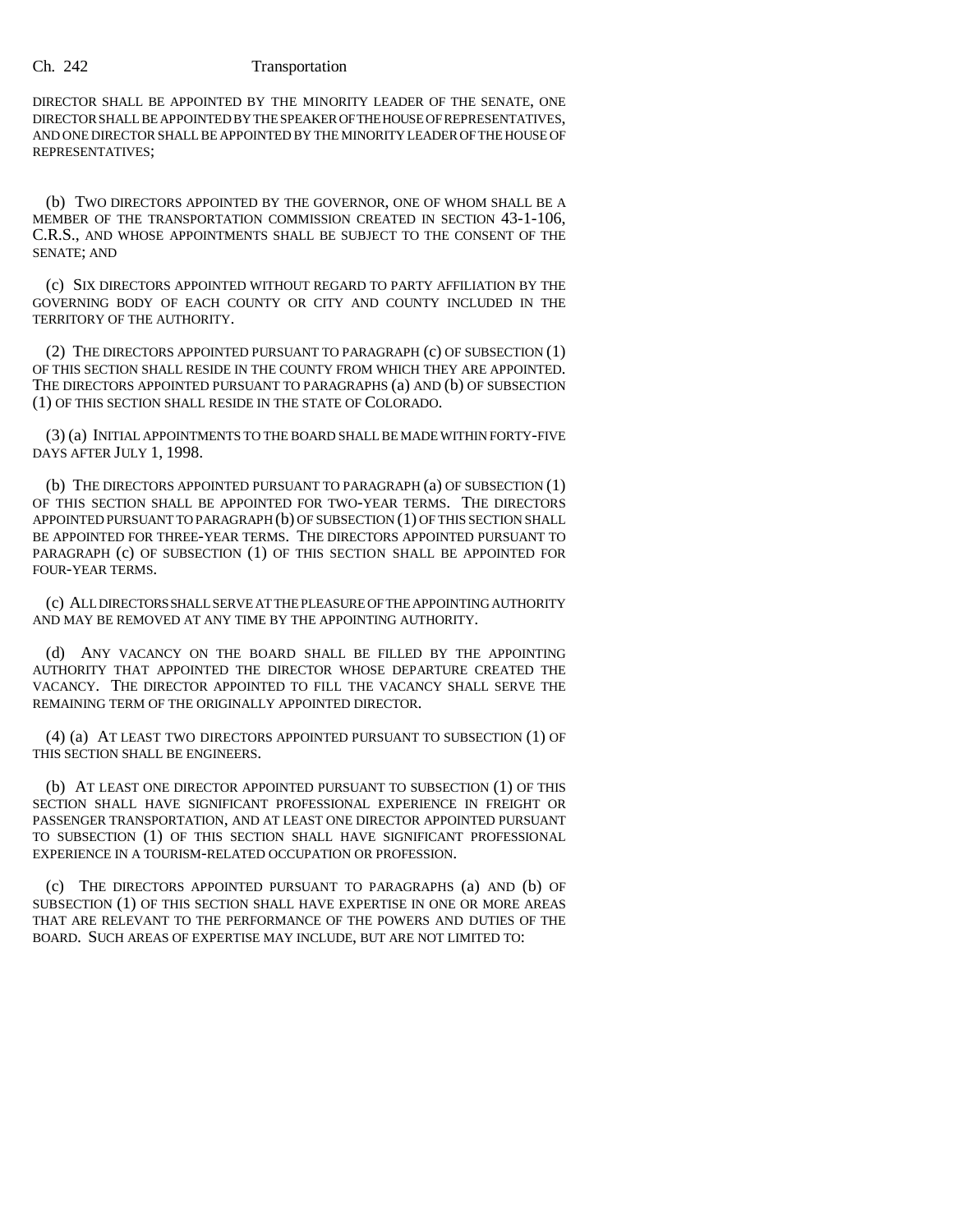- (I) PUBLIC FINANCE;
- (II) PRIVATE FINANCE;
- (III) HIGHWAY CONSTRUCTION;
- (IV) ENGINEERING;
- (V) COMMERCIAL LAW;
- (VI) COMMERCIAL REAL ESTATE;
- (VII) PUBLIC TRANSPORTATION;
- (VIII) LAND USE AND ENVIRONMENTAL PLANNING;
- (IX) REAL ESTATE DEVELOPMENT; AND
- (X) GENERAL CONTRACTING.

(5) THE DIRECTORS SHALL ELECT A CHAIRPERSON AND A VICE-CHAIRPERSON FROM AMONG THE MEMBERSHIP OF THE BOARD.

(6) ALL BUSINESS OF THE BOARD SHALL BE CONDUCTED AT REGULAR OR SPECIAL MEETINGS THAT SHALL BE HELD WITHIN THE TERRITORY OF THE AUTHORITY AND THAT SHALL BE OPEN TO THE PUBLIC. THE PROVISIONS OF THIS SUBSECTION (6) AND PART 4 OF ARTICLE 6 OF TITLE 24, C.R.S., SHALL APPLY TO ALL MEETINGS OF THE BOARD.

(7) BOARD ACTION SHALL REQUIRE THE AFFIRMATIVE VOTE OF A MAJORITY OF THE TOTAL MEMBERSHIP OF THE BOARD.

(8) DIRECTORS OF THE BOARD SHALL RECEIVE NO COMPENSATION FOR THEIR SERVICES BUT MAY BE REIMBURSED FOR THEIR NECESSARY EXPENSES WHILE SERVING AS DIRECTORS OF THE BOARD, BUT NO STATE FUNDS ARE AUTHORIZED TO BE EXPENDED FOR ANY PURPOSE.

**32-16-106. Board of directors - powers and duties.** (1) IN ADDITION TO ANY OTHER POWERS SPECIFICALLY GRANTED TO THE BOARD IN THIS ARTICLE, THE BOARD SHALL HAVE THE FOLLOWING DUTIES AND POWERS:

(a) TO ANALYZE AVAILABLE MODELS OF FIXED GUIDEWAY TECHNOLOGY OR OTHER FUNCTIONALLY SIMILAR TECHNOLOGIES FOR THE TRANSPORT OF PERSONS IN SUSPENDED OR GUIDED VEHICLES;

(b) TO DEVELOP A PLAN FOR THE DESIGN, FINANCING, DEVELOPMENT, AND CONSTRUCTION OF A FIXED GUIDEWAY SYSTEM FOR INTERSTATE HIGHWAY 70 FROM THE DENVER INTERNATIONAL AIRPORT TO THE EAGLE COUNTY AIRPORT THAT IS COMPATIBLE WITH ESTABLISHED STATE AND LOCAL TRANSPORTATION PLANS AND MAJOR INVESTMENT STUDIES AND INCLUDES, BUT IS NOT LIMITED TO, THE FOLLOWING:

(I) ESTIMATED COSTS AND EXPENSES OF THE FIXED GUIDEWAY SYSTEM;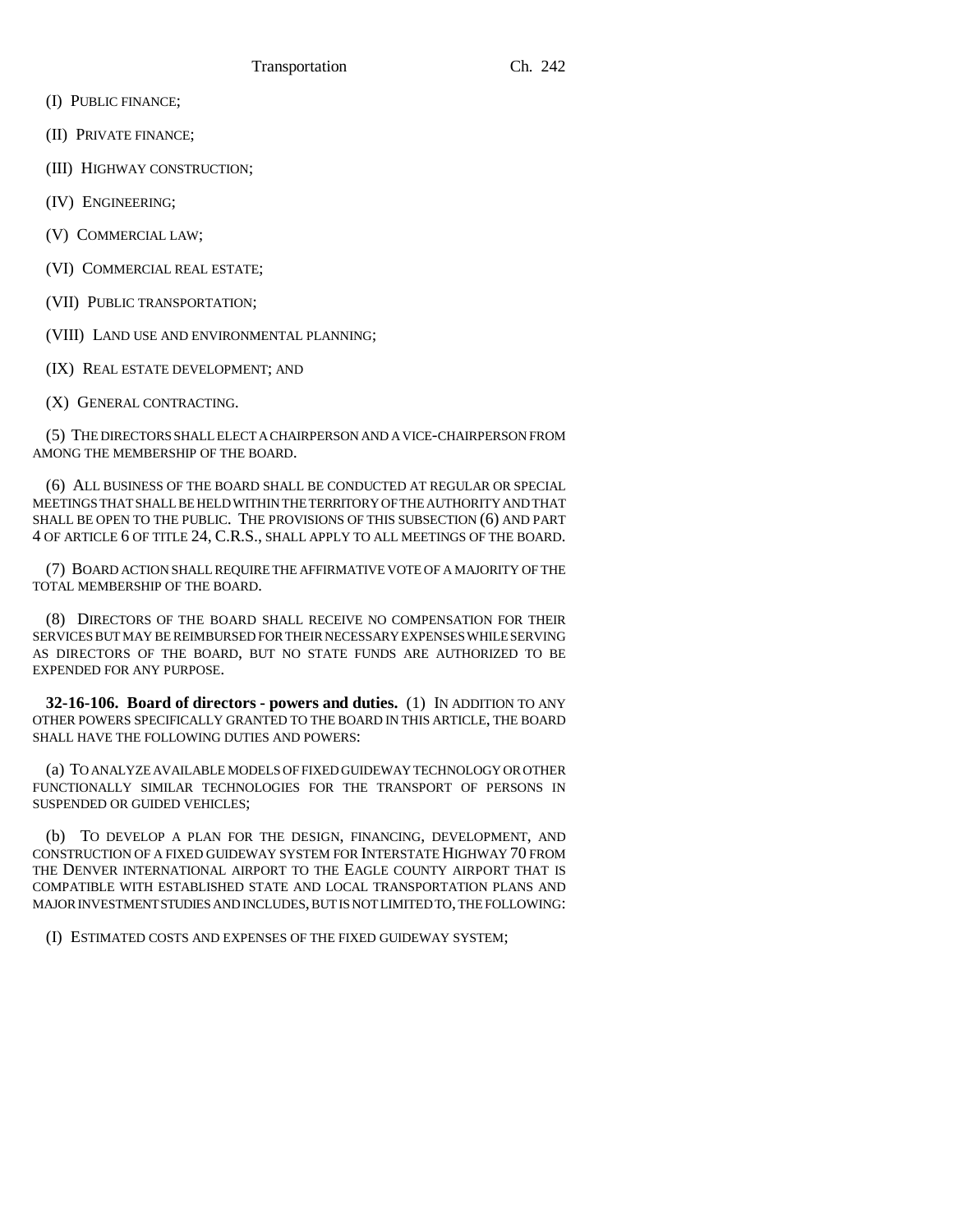(II) STRUCTURAL AND PERFORMANCE SPECIFICATIONS FOR THE FIXED GUIDEWAY SYSTEM;

(III) HOW THE FIXED GUIDEWAY SYSTEM SHALL BE FINANCED;

(IV) TIMELINES PURSUANT TO WHICH THE AUTHORITY OR ANY SUCCESSOR ENTITY SHALL SECURE THE NECESSARY FEDERAL APPROVAL FOR THE DEVELOPMENT, CONSTRUCTION, AND IMPLEMENTATION OF THE FIXED GUIDEWAY SYSTEM;

(V) TIMELINES, IN ADDITION TO THE TIMELINES SET FORTH IN SECTION 32-16-108, FOR THE STAGES OF THE DESIGN, FINANCING, DEVELOPMENT, AND CONSTRUCTION OF THE FIXED GUIDEWAY SYSTEM THAT SHALL INCLUDE PROVISIONS FOR ALL APPROPRIATE CLEARANCES AND PERMITS TO BE ATTAINED PRIOR TO INITIATION OF CONSTRUCTION OF SUCH SYSTEM AND THAT MAY INCLUDE AN AUTHORIZING ELECTION PURSUANT TO THE PROVISIONS OF SECTION 20 (4) OF ARTICLE X OF THE STATE CONSTITUTION TO OCCUR NO LATER THAN THE DATE OF THE ELECTION IN NOVEMBER OF 2003;

(VI) RECOMMENDATIONS CONCERNING THE FEASIBILITY AND BENEFITS OF CONNECTING THE FIXED GUIDEWAY SYSTEM TO OTHER TRANSPORTATION SYSTEMS IN OPERATION, UNDER CONSTRUCTION, OR BEING DEVELOPED IN THE STATE;

(VII) RECOMMENDATIONS CONCERNING HOW THE STATE OF COLORADO, GOVERNING BODIES OF COUNTIES IN THE TERRITORY, THE AUTHORITY OR ANY SUCCESSOR ENTITY, AND ANY OTHER COUNTIES THAT MAY BE AFFECTED BY THE FIXED GUIDEWAY SYSTEM SHALL IDENTIFY AND AGREE UPON THE PHYSICAL AND GEOGRAPHICAL BOUNDARIES OF THE FIXED GUIDEWAY SYSTEM;

(VIII) RECOMMENDATIONS CONCERNING WHICH ENTITY SHALL OVERSEE THE DESIGN, FINANCING, DEVELOPMENT, AND CONSTRUCTION OF THE FIXED GUIDEWAY SYSTEM;

(IX) RECOMMENDATIONS CONCERNING WHICH ENTITY OR ENTITIES SHALL OWN, MAINTAIN, MANAGE, AND OPERATE THE FIXED GUIDEWAY SYSTEM AND WHICH AUTHORITY SUCH ENTITY OR ENTITIES SHALL HAVE TO ENTER INTO CONTRACTUAL ARRANGEMENTS FOR THE MAINTENANCE, MANAGEMENT, AND OPERATION OF THE FIXED GUIDEWAY SYSTEM AND RECOMMENDATIONS CONCERNING HOW SUCH ENTITY OR ENTITIES SHALL CONSENT TO THE TRANSFER OF THE OBLIGATIONS OF THE AUTHORITY PRIOR TO ANY SUCH TRANSFER OF OBLIGATIONS;

(X) RECOMMENDATIONS CONCERNING HOW THE AUTHORITY, ANY SUCCESSOR ENTITY, OR ANY OF THE ENTITIES DESCRIBED IN SUBPARAGRAPH (VIII) OR (IX) OF THIS ENVIRONMENTAL, AND ANY OTHER ISSUES THAT IMPACT THE ENTITIES DESCRIBED IN PARAGRAPH (c) OF THIS SUBSECTION (1);

(c) TO CONSULT AND COOPERATE WITH THE BOARDS OF COUNTY COMMISSIONERS OF THE COUNTIES IN THE TERRITORY OF THE AUTHORITY, STATE-SUPPORTED INSTITUTIONS OF HIGHER EDUCATION, THE MUNICIPALITIES AND OTHER POLITICAL SUBDIVISIONS OF THE STATE LOCATED IN THE TERRITORY OF THE AUTHORITY, THE DEPARTMENT OF TRANSPORTATION, THE REGIONAL TRANSPORTATION DISTRICT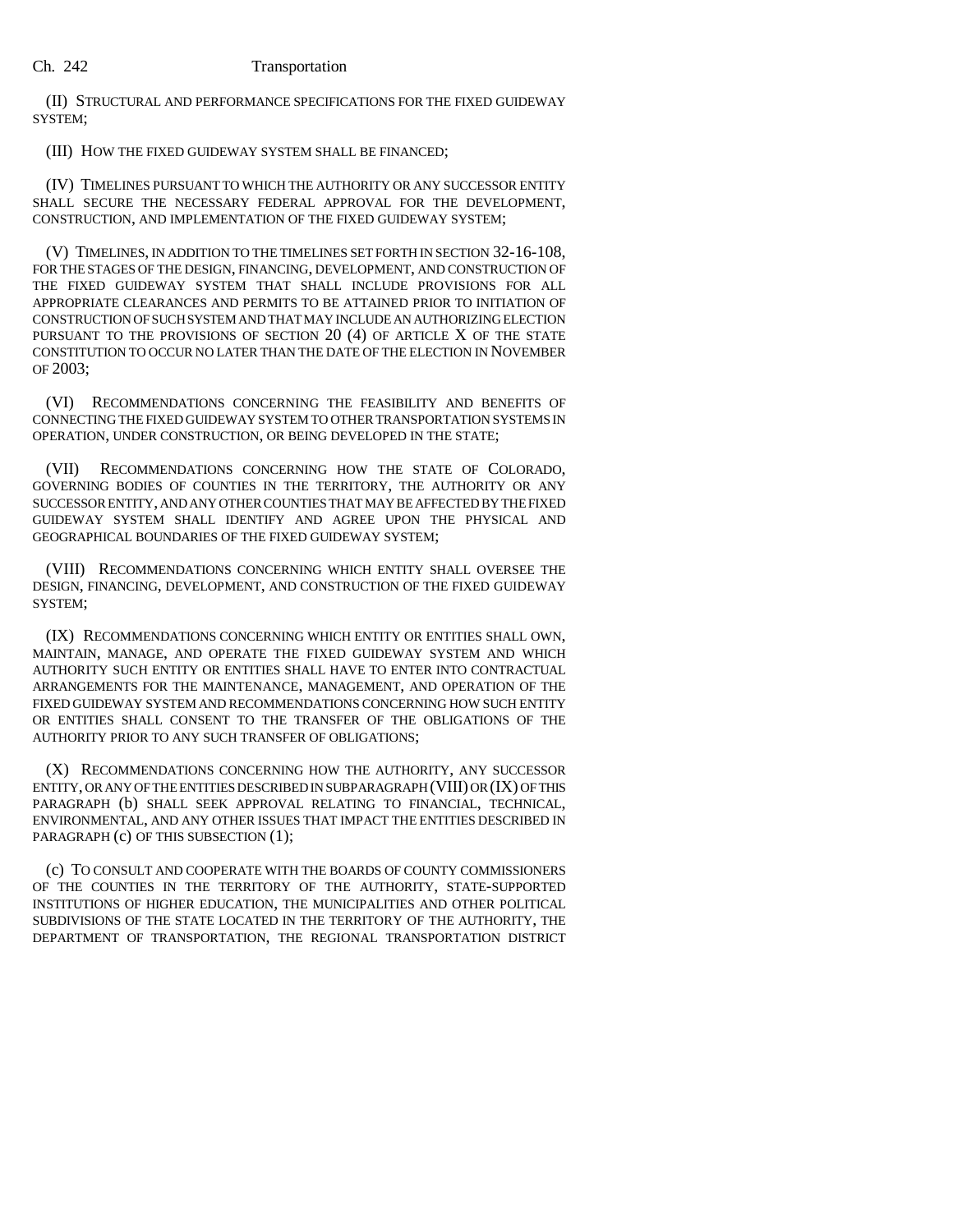CREATED IN ARTICLE 9 OF THIS TITLE, THE STATE TRANSPORTATION ADVISORY COMMITTEE, THE TRANSPORTATION PLANNING REGIONS, AND OTHER RELEVANT STATE, FEDERAL, AND PRIVATE ORGANIZATIONS THAT HAVE AN INTEREST IN FIXED GUIDEWAY TECHNOLOGY;

(d) TO FIX THE TIME AND PLACE AT WHICH ITS REGULAR AND SPECIAL MEETINGS SHALL BE HELD WITHIN THE TERRITORY OF THE AUTHORITY;

(e) TO ADOPT AND, FROM TIME TO TIME, AMEND OR REPEAL RULES OF PROCEDURE AND BYLAWS NOT IN CONFLICT WITH THE CONSTITUTION AND LAWS OF THE STATE;

(f) TO HIRE SUCH PERMANENT AND TEMPORARY STAFF AS MAY BE NECESSARY TO ASSIST THE BOARD IN ITS DUTIES;

(g) TO SUE AND BE SUED;

(h) TO MAINTAIN AN OFFICE AT SUCH PLACE AS IT MAY DESIGNATE WITHIN THE TERRITORY;

(i) TO ENTER INTO AND EXECUTE ALL CONTRACTS, LEASES, INTERGOVERNMENTAL AGREEMENTS, AND OTHER INSTRUMENTS IN WRITING NECESSARY OR PROPER TO THE ACCOMPLISHMENT OF THE PURPOSES OF THIS ARTICLE;

(j) TO ENGAGE THE SERVICES OF PRIVATE CONSULTANTS AND LEGAL COUNSEL TO RENDER PROFESSIONAL AND TECHNICAL ASSISTANCE AND ADVICE IN CARRYING OUT THE PURPOSES OF THIS ARTICLE;

(k) TO RECEIVE AND ACCEPT FROM ANY SOURCE AID OR CONTRIBUTIONS OF MONEY, PROPERTY, LABOR, OR OTHER THINGS OF VALUE TO BE HELD, USED, AND APPLIED TO CARRY OUT THE PURPOSES OF THIS ARTICLE SUBJECT TO THE CONDITIONS UPON WHICH THE GRANTS OR CONTRIBUTIONS ARE MADE.

(2) NOTHING IN THIS ARTICLE SHALL BE CONSTRUED TO INTERFERE WITH THE AUTHORITY OF THE DEPARTMENT OF TRANSPORTATION TO MAKE ANY IMPROVEMENTS IN THE TERRITORY DEEMED NECESSARY BY THE TRANSPORTATION COMMISSION UNTIL THE GENERAL ASSEMBLY HAS APPROVED THE PLAN DESCRIBED IN PARAGRAPH (b) OF SUBSECTION (1) OF THIS SECTION OR THE PLAN DESCRIBED IN SECTION 32-16-108.

**32-16-107. Report.** THE BOARD SHALL FILE AN ANNUAL REPORT WITH THE GENERAL ASSEMBLY INDICATING ITS PROGRESS IN DEVELOPING A PLAN PURSUANT TO SECTION 32-16-106 (1) (b) AND COMPLYING WITH THE OTHER REQUIREMENTS OF SECTION 32-16-106 AND ITS RECEIPT AND EXPENDITURES OF MONEYS FOR THE PRIOR FISCAL YEAR.

**32-16-108. Interim proposal to the general assembly**. (1) NO LATER THAN JANUARY 1, 2000, THE AUTHORITY MAY SUBMIT A PROPOSAL TO THE GENERAL ASSEMBLY FOR A PLAN UNDER WHICH THE AUTHORITY SHALL RESEARCH, DEVELOP, TEST, AND DEMONSTRATE A PORTION OF THE FIXED GUIDEWAY SYSTEM AT A TOTAL COST THAT SHALL NOT EXCEED ONE HUNDRED MILLION DOLLARS FOR A PERIOD OF TIME THAT CANNOT EXCEED TWO YEARS STARTING ON JANUARY 1, 2001.